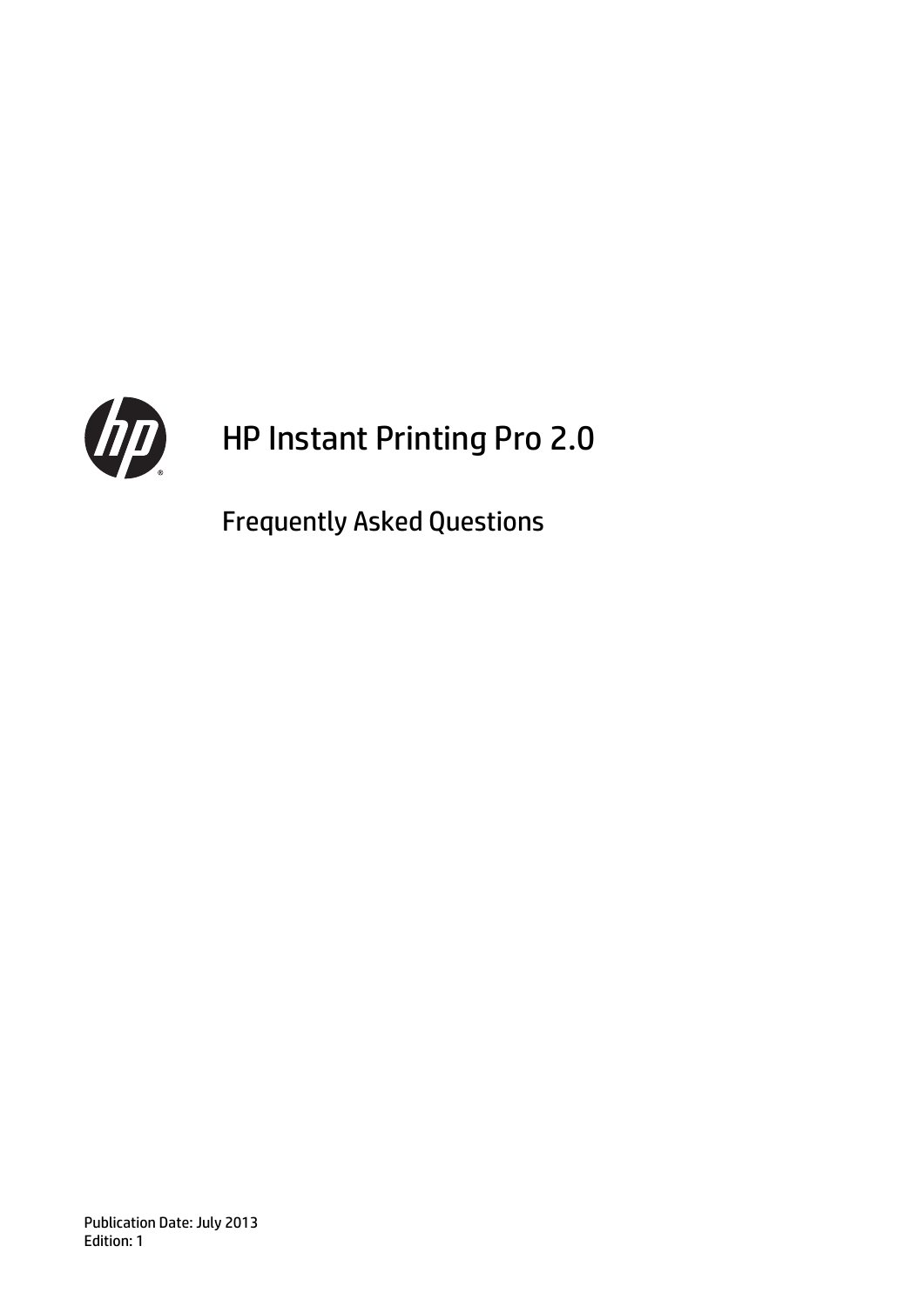© 2013 Hewlett-Packard Development Company, L.P.

#### **Legal notices**

The information contained in this document is subject to change without notice. The only warranties for HP products and services are set forth in the express warranty statements accompanying such products and services. Nothing contained in other sections different from the express warranty should be construed as constituting an additional warranty. HP shall not be liable for technical and editorial errors or omissions contained herein.

#### **Trademarks**

Microsoft and Windows are U.S. registered trademarks of Microsoft Corporation.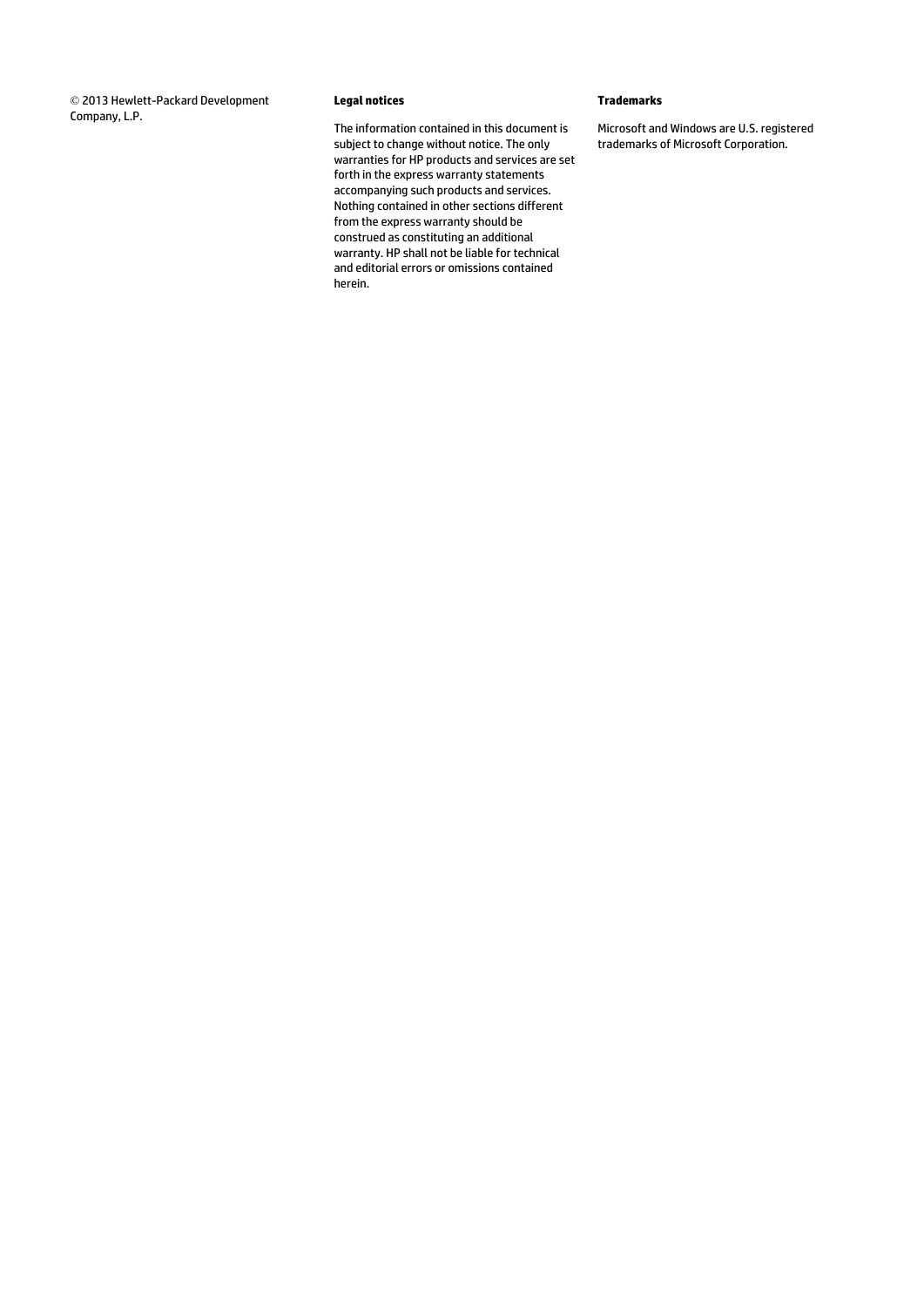# **Table of contents**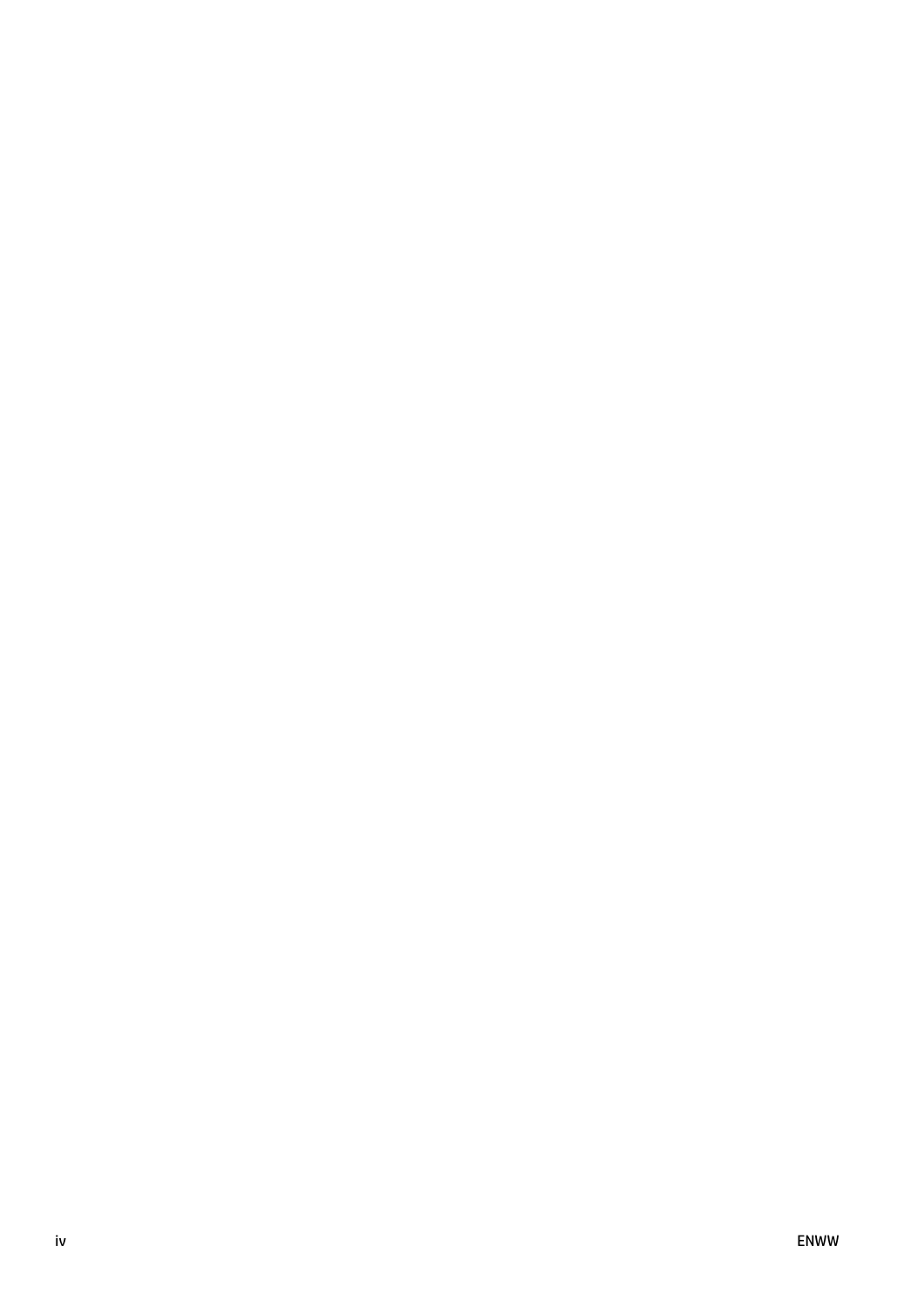# <span id="page-4-0"></span>**1 Characteristics**

## **System requirements**

| <b>Minimum configuration</b> | <b>Recommended configuration</b> |
|------------------------------|----------------------------------|
| Microsoft Windows XP         | Microsoft Windows 7/8            |
| Pentium 2.0 GHz              | Pentium Dual Core 2 2.0 GHz      |
| 1 GB RAM                     | 2 GB RAM                         |
| 5 GB hard disk free space    | 10 GB hard disk free space       |

#### **Supported operating systems**

- Microsoft Windows 7/8 (32- and 64-bit)
- Microsoft Windows Vista with Service Pack 2 (32- and 64-bit)
- Microsoft Windows XP with Service Pack 3 (32-bit)

#### **Supported file formats**

HP Instant Printing Pro allows you to print the following kinds of files on HP large-format printers:

Adobe Portable Document Format (PDF) files, version 1.9 or earlier.

If the fonts are not embedded in the PDF file, and are not available on the computer on which HP Instant Printing Pro is installed, go to the HP Instant Printing Pro support website to download this package:

<http://h10088.www1.hp.com/gap/download/HPIPU/HPInstantPrintingPro-AdditionalResources.zip>

If this does not solve the problem, please regenerate the PDF file with the fonts embedded in the file.

Hewlett-Packard Graphics Language 2 (HP-GL/2) files.

The older HP-GL file format is not supported.

Adobe Tagged Image File Format (TIFF) files.

TIFF support is limited to 1-bit (black and white), 8-bit (grayscale or color indexed) and 24-bit RGB images, without an embedded ICC profile.

Joint Photographic Experts Group (JPEG) files.

JPEG support is limited to 8-bit RGB images without an embedded ICC profile. The newer JPEG2000 file format is not supported.

Autodesk Design Web Format (DWF) files.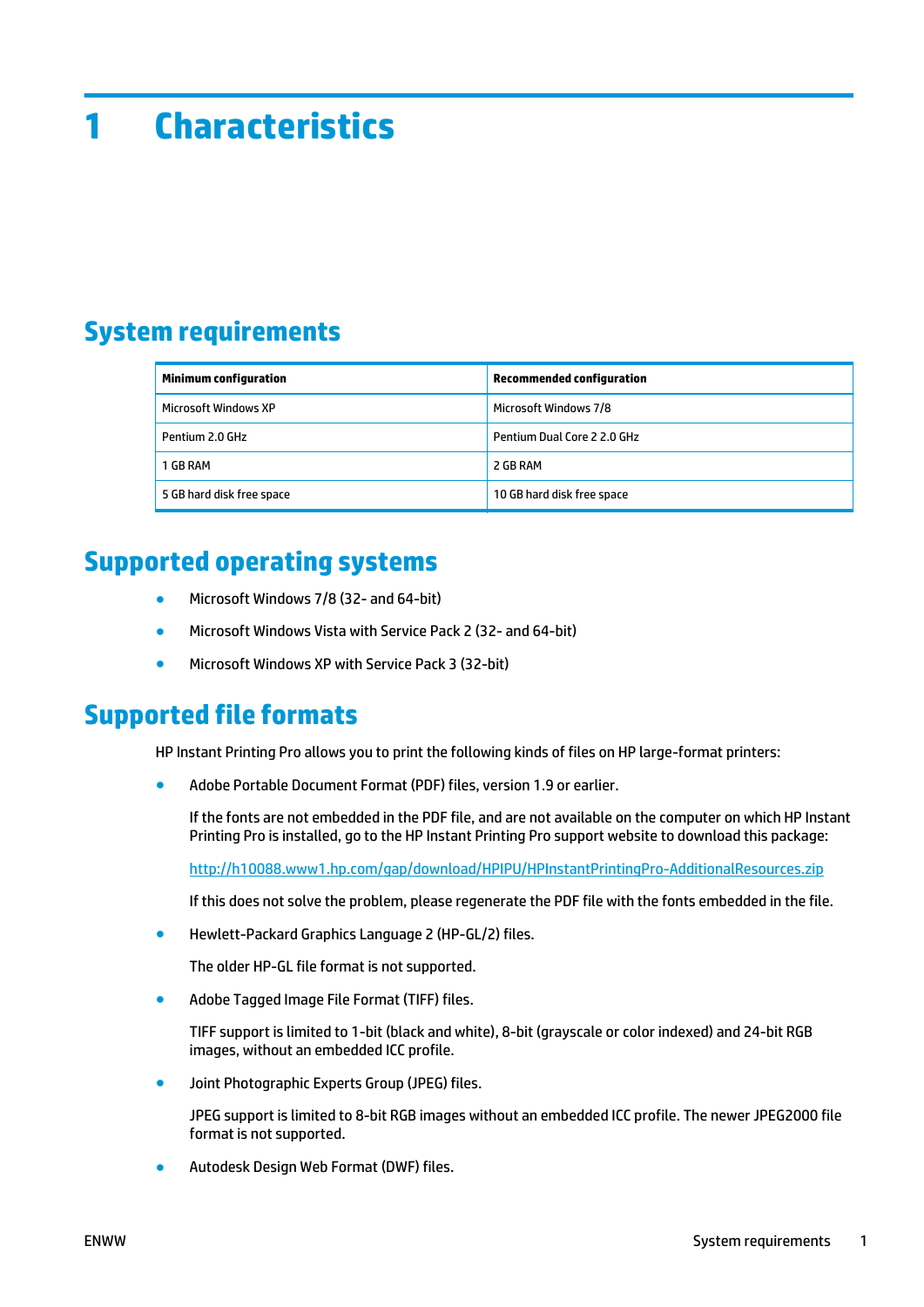<span id="page-5-0"></span>DWF files may contain 2D and 3D sections, but 3D sections are not rendered by HP Instant Printing Pro.

A DWF file cannot be printed if its length or width is greater than 1.2602 m (49.613 in) at 600 dpi, or 2.5203 m (99.226 in) at 300 dpi.

Microsoft PowerPoint files

To print PowerPoint files, Microsoft PowerPoint 2003 or higher must be installed. Only PowerPoint files compatible with the installed version can be printed, for example: PowerPoint 2010 files cannot be printed unless Microsoft PowerPoint 2010 is installed.

PowerPoint 2013 is not supported.

A PowerPoint file may be reported as not supported by HP Instant Printing Pro if it was marked as FINAL (that is, READ-ONLY). The mark can be removed in PowerPoint by selecting the **File** tab, then **Info** > **Permissions** > **Protect Presentation**.

#### **Supported paper sizes**

HP Instant Printing Pro supports the following roll paper sizes:

- ANSI: 18, 24, 30, 36, 42, 44, 50, 54, 60 inches wide
- ISO: A0, A1, A2, A3, A4
- JIS: B0, B1, B2
- 440 mm, 620 mm, 810 mm and 880 mm wide

Cut sheets of paper and roll sizes not mentioned above cannot be used with HP Instant Printing Pro.

#### **Supported languages**

- **English**
- **German**
- **French**
- **Italian**
- **Spanish**
- Portuguese
- **Russian**
- **Japanese**
- **Korean**
- **Simplified Chinese**
- Traditional Chinese

#### **Driverless printing**

Now print to an HP Designjet printer without the need to have its driver installed.

HP Instant Printing Pro can print on HP Designjet printers directly connected to a computer or accessible on a local area network, even when the driver is not present. Discover and add HP Designjet printers that are on a network by pressing the + button to the right of the printer list.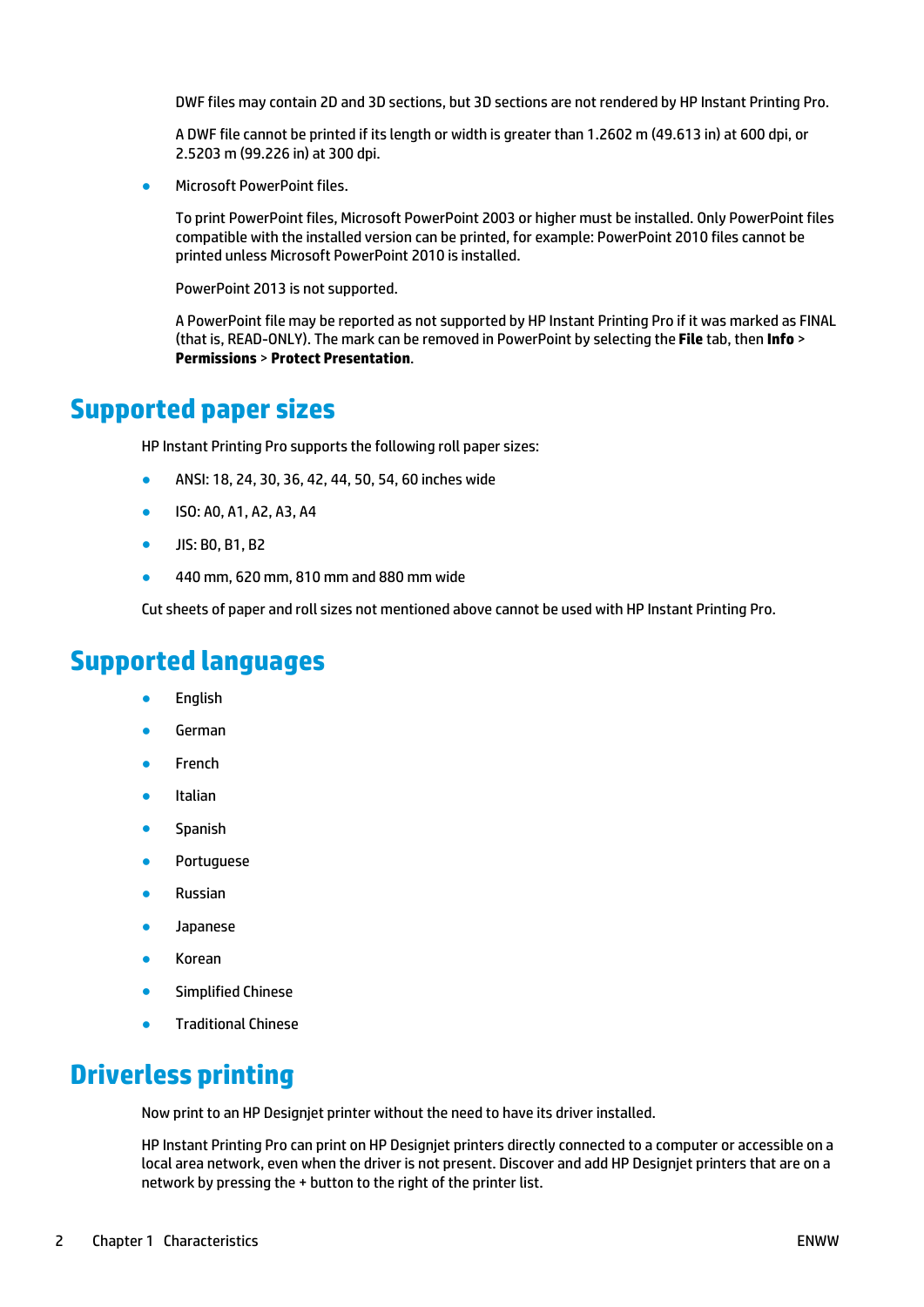HP Instant Printing Pro remembers the list of printers that have been added from every network. However, at any particular time only the printers connected to the current network are accessible.

#### <span id="page-6-0"></span>**Known limitations**

#### **Driverless printing**

- Printer discovery will work only with IPV4-enabled networks, including IPV6 networks in which IPV4 traffic is allowed.
- The discovery broadcast process is limited to 4 network hops, assuming that the routing soft/ hardware does not further limit the broadcast. For example, If HP Instant Printing Pro is running over a VPN network, discovery could fail to find printers from a VPN network. In this case, try to add the printer by IP address or hostname.
- If it is required to use a printer connected by USB, the printer must be connected before launching HP Instant Printing Pro, and should not be disconnected until after closing HP Instant Printing Pro.

#### **Print preview on a low-resolution screen**

The print preview requires a screen resolution of at least 800 x 650 pixels to display the whole image. If screen resolution is less than this, the print preview may be truncated, but the software will work normally in other respects.

#### **Acknowledgments**

HP Instant Printing Pro software is based in part on the work of the Independent JPEG Group.

JPEG Software (release 6b of 27 Mar 1998).

This software is copyright © 1991-1998, Thomas G. Lane.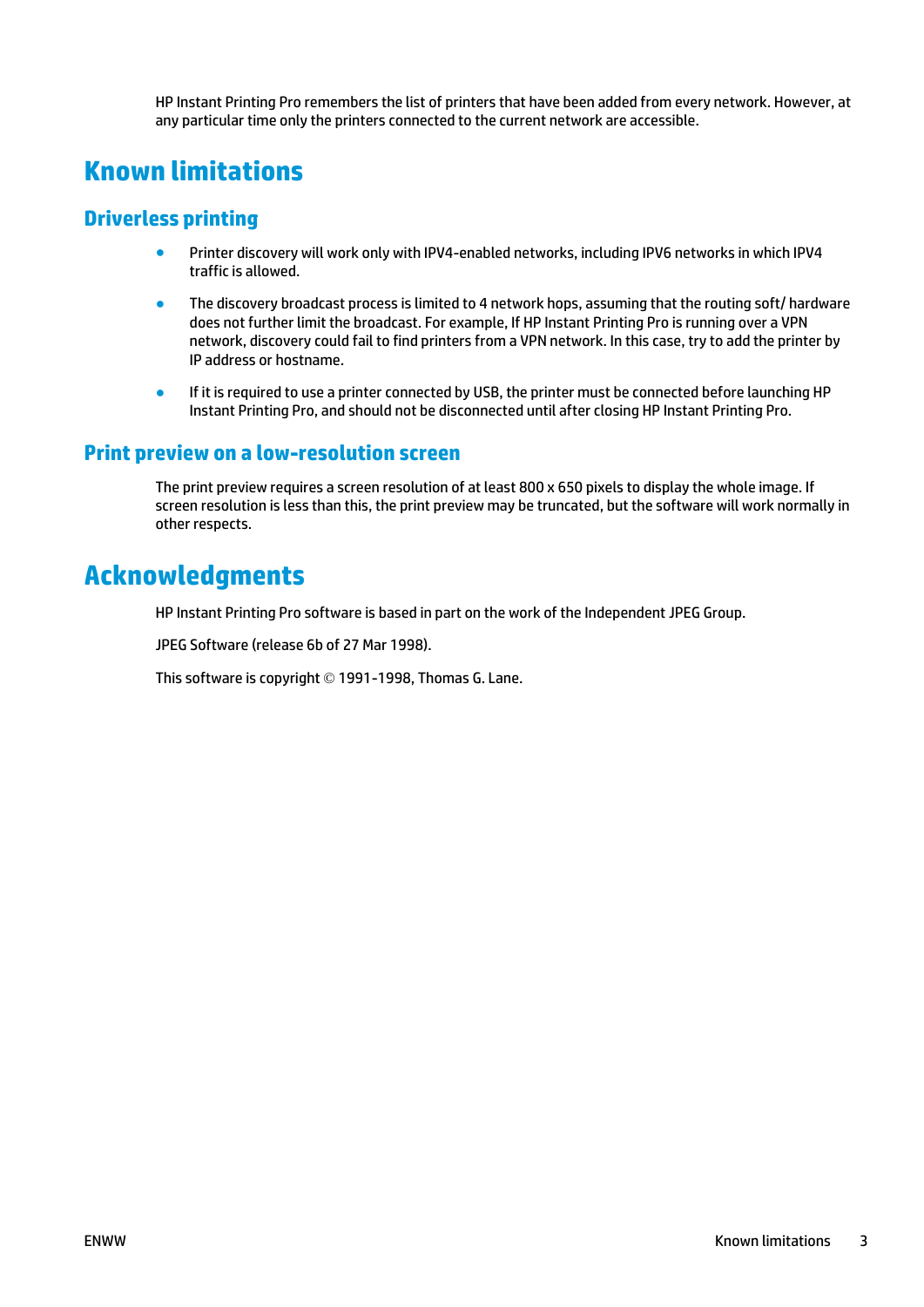# <span id="page-7-0"></span>**2 Techniques**

#### **How to select a printer**

If HP Instant Printing Pro is installed, but the printer does not appear in the printer list, take note of the following tips:

- To use a printer connected by USB, make sure that it is connected before launching HP Instant Printing Pro.
- To use a printer connected by network, press the + button to the right of the printer list.

#### **How to select files for printing**

Drag and drop the file to the FILES area or click the + icon to select files to print.

| $\varphi$                                      | <b>HP Instant Printing Pro</b>                               | $   \times$                                                      |
|------------------------------------------------|--------------------------------------------------------------|------------------------------------------------------------------|
| (D) HP Instant Printing Pro                    |                                                              | Help                                                             |
| <b>D</b> Files                                 | <b>Print</b>                                                 |                                                                  |
| + Add to list                                  | HP Designjet Z5400 PostScript on 16.23.113.236 -<br>Printer: | <b>Quick sets</b><br>$\bullet$ + -                               |
| <b>All files</b>                               |                                                              | <b>General Print Settings</b><br>v<br>Paper                      |
|                                                |                                                              | $\mathbf{r}$ ta                                                  |
|                                                |                                                              | Fit to<br>$\cdot$ +<br>$\ln$ $\sim$<br>x                         |
|                                                |                                                              | $\div$<br><b>Copies</b>                                          |
|                                                |                                                              | <b>Print Quality</b><br>$\pmb{\mathrm{v}}$<br>Print in Grayscale |
|                                                |                                                              | <b>Printable Area Settings</b><br><b>Advanced Settings</b>       |
|                                                |                                                              | <b>Preferences</b><br><b>Printer Information</b>                 |
|                                                |                                                              | Print<br>Close                                                   |
| @ 2013 Hewlett-Packard Development Company, LP |                                                              |                                                                  |

#### **How to preview a print**

HP Instant Printing Pro can give two different print previews:

**•** The ordinary print preview shows how the file will print on the paper loaded in the printer. It shows the print as it will emerge from the printer, which is normally upside down; it may be autorotated to make it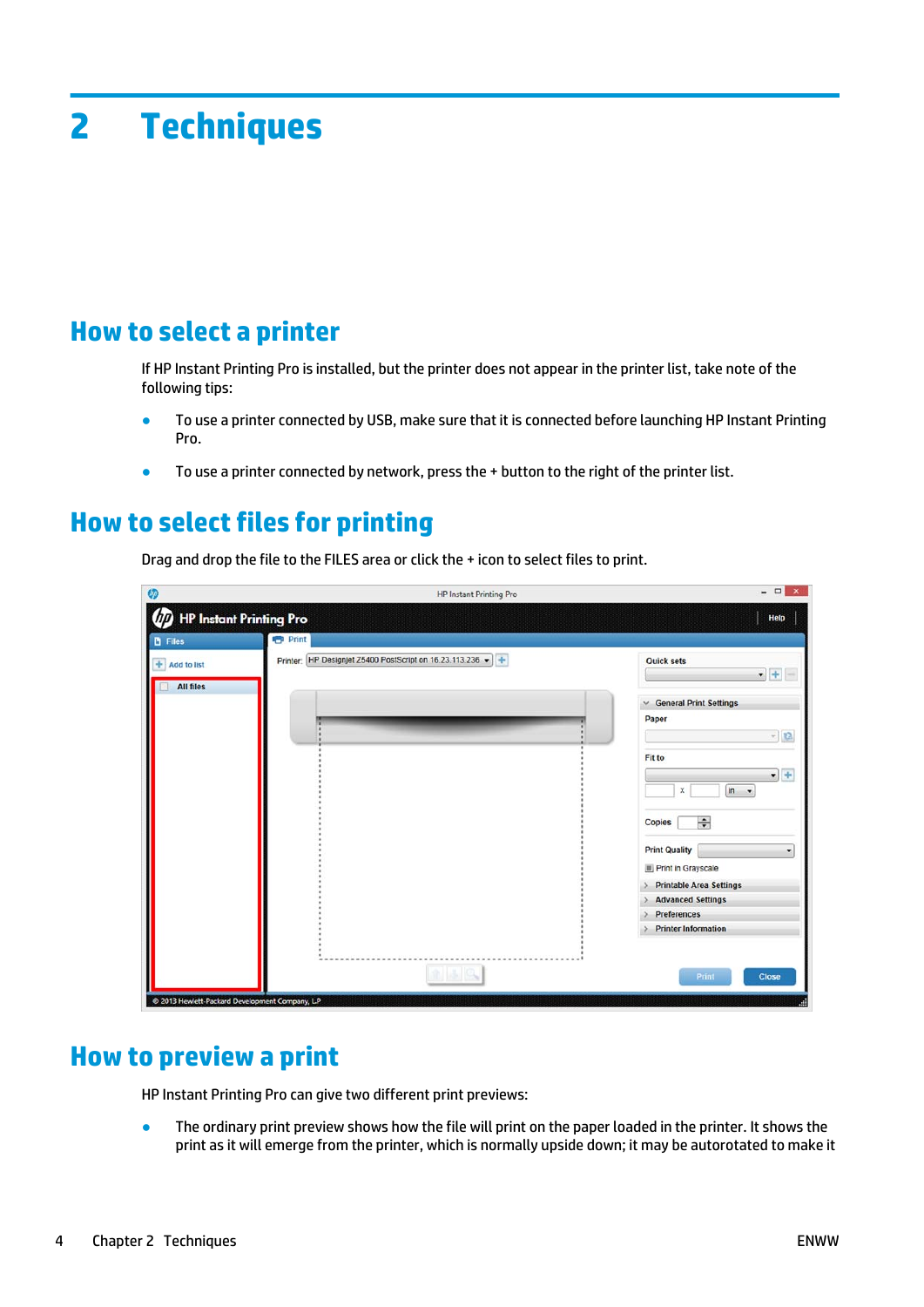<span id="page-8-0"></span>fit on the paper or to minimize paper waste. It also indicates if the print will be clipped. **Clip content by margins** are not indicated in the print preview.

The detailed print preview can be accessed by double-clicking the ordinary print preview image or by clicking the file preview icon; the image can be checked in detail and cropped.



## **How to crop a print**

Crop an image before printing by using the detailed print preview. See [How to preview a print on page 4.](#page-7-0)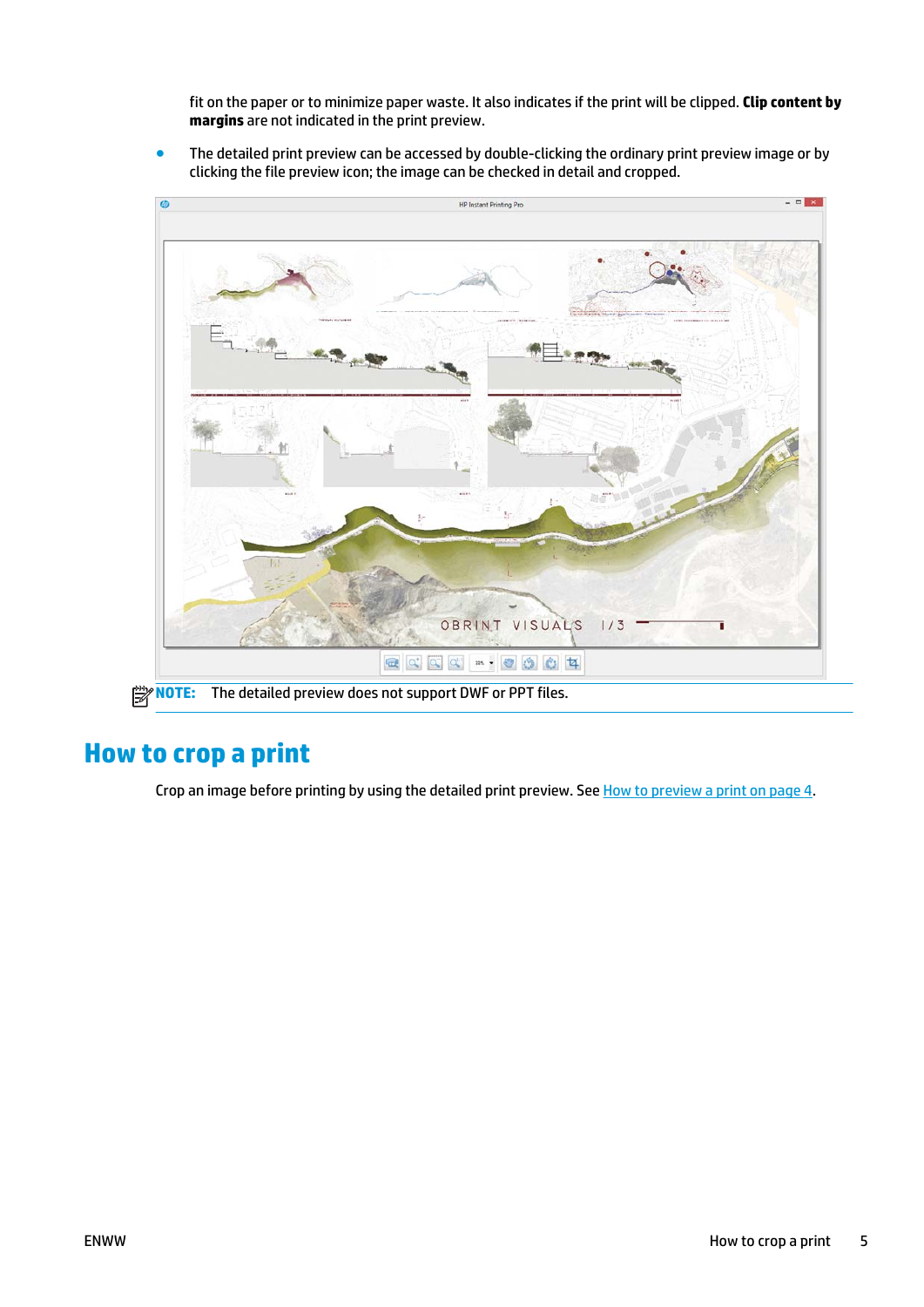<span id="page-9-0"></span>

## **How to select multiple files or pages**

Select multiple files and/or pages as shown below, and assign the same print settings to all of them.

| 60                                                                                                                                                                                                                                                                   | <b>HP Instant Printing Pro</b>                          | $\Box$ x<br>$\overline{\phantom{0}}$                                                                                                                                                                                                                                                                                                                                                |
|----------------------------------------------------------------------------------------------------------------------------------------------------------------------------------------------------------------------------------------------------------------------|---------------------------------------------------------|-------------------------------------------------------------------------------------------------------------------------------------------------------------------------------------------------------------------------------------------------------------------------------------------------------------------------------------------------------------------------------------|
| <b>HP Instant Printing Pro</b>                                                                                                                                                                                                                                       |                                                         | Help                                                                                                                                                                                                                                                                                                                                                                                |
| <b>D</b> Files                                                                                                                                                                                                                                                       | <b>Print</b>                                            |                                                                                                                                                                                                                                                                                                                                                                                     |
| + Add to list<br><b>All files</b><br>$\vee$                                                                                                                                                                                                                          | Printer: HP Designjet Z5400 PostScript on 16.23.86.73 - | <b>Quick sets</b><br>$\cdot$ +<br><b>Factory Defaults</b>                                                                                                                                                                                                                                                                                                                           |
| LAMINA 01_A1.tif<br>M<br>033- INSTALACIONS<br>V les planes_presentaci<br>M MultiPageHighSpeed<br>$\nu$ Page 1<br><b>Z</b> Page 2<br>$\nu$ Page 3<br>$\n  Page 4\n$<br>V Page 5<br><b>Z</b> Page 6<br>Z Page 7<br>$\nu$ Page 8<br>O33-ESCTRUCTURA -<br>MAURITANIA.pdf | Print preview not available                             | <b>General Print Settings</b><br>Paper<br>B<br>Roll 1, 37 in, Coated Paper<br>$\bullet$<br>Fit to<br>$+$<br>As specified by the file<br>$\bullet$<br>x<br>in $\cdot$<br>$1\frac{1}{x}$<br><b>Copies</b><br><b>Print Quality Normal</b><br>۰<br>Print in Grayscale<br><b>Printable Area Settings</b><br><b>Advanced Settings</b><br><b>Preferences</b><br><b>Printer Information</b> |
|                                                                                                                                                                                                                                                                      |                                                         | Print<br>Close                                                                                                                                                                                                                                                                                                                                                                      |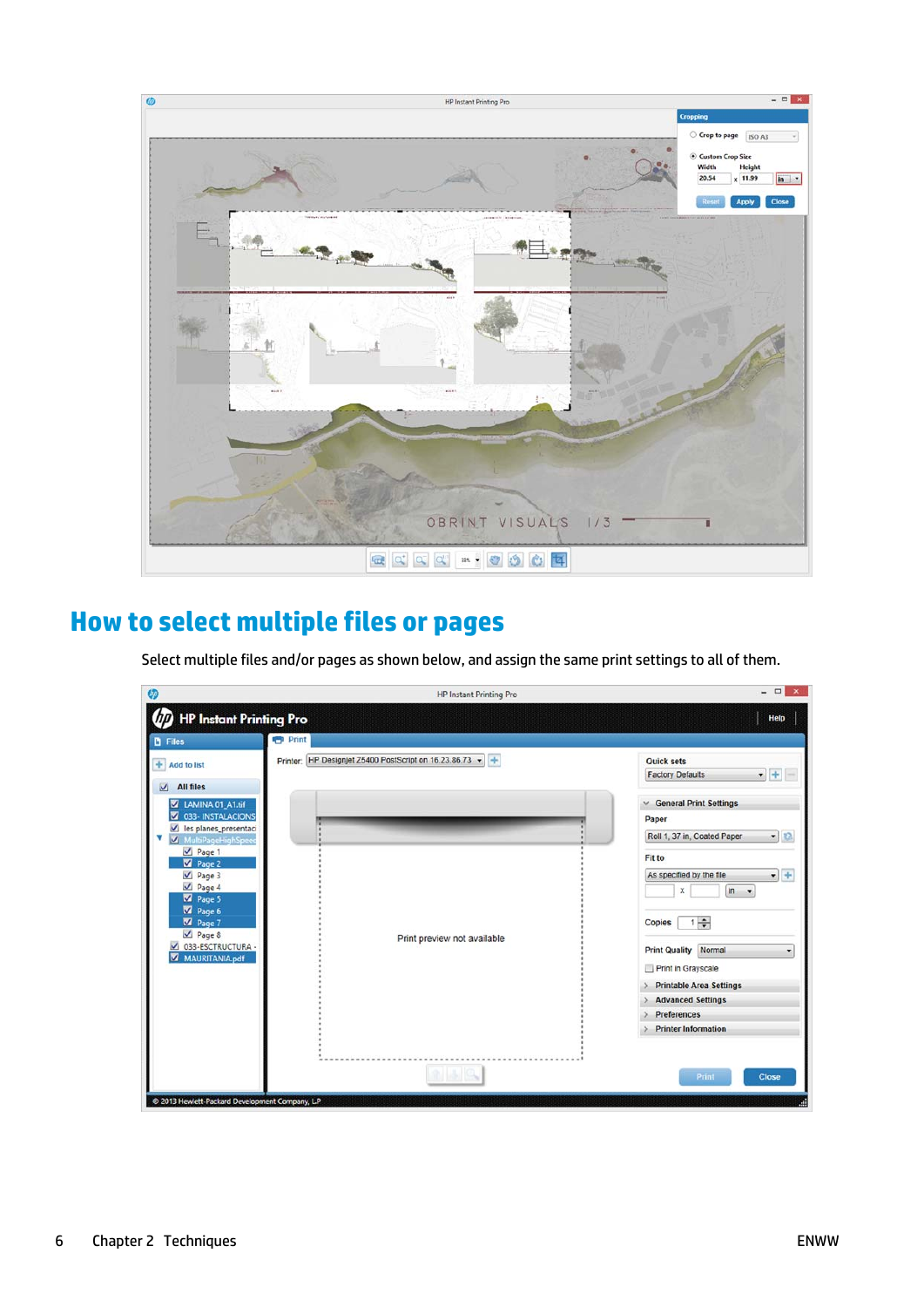#### <span id="page-10-0"></span>**How to add crop lines**

Crop lines can be selected as an option in HP Instant Printing Pro. If selected, make sure that both "nesting crop lines" and "job crop lines" are disabled in the printer's front panel.

**NOTE:** When crop lines are enabled in HP Instant Printing Pro, they are not shown in the print preview, but a message about them appears over the print preview.

#### **When to clip contents by margins**

Use this option when the image to be printed has white borders and a size equal to that of the paper selected in the application. The printer uses the white borders for its margins, giving a page size equal to that which is selected. The effect of this option is not visible in the print preview.

#### **When to use rotation**

There are two alternative rotation options; they cannot be used simultaneously:

- Autorotate: Select this option to permit automatic image rotation to save paper or avoid clipping.
- Rotation angle: This option provides manual rotation at any specified angle.

#### **When to use collation**

Select the **Collate** option to print multiple copies of a multipage document, with the whole of the first copy being printed before starting to print the second copy. If not selected, all copies of the first page will be printed, then all copies of the second page, and so on.

**NOTE:** The **Collate** option cannot be used when printing multiple copies of different documents.

#### **How to delete a printer from the printer list**

Remove a driverless printer from the list by right-clicking the printer name in the list and then clicking **Delete**.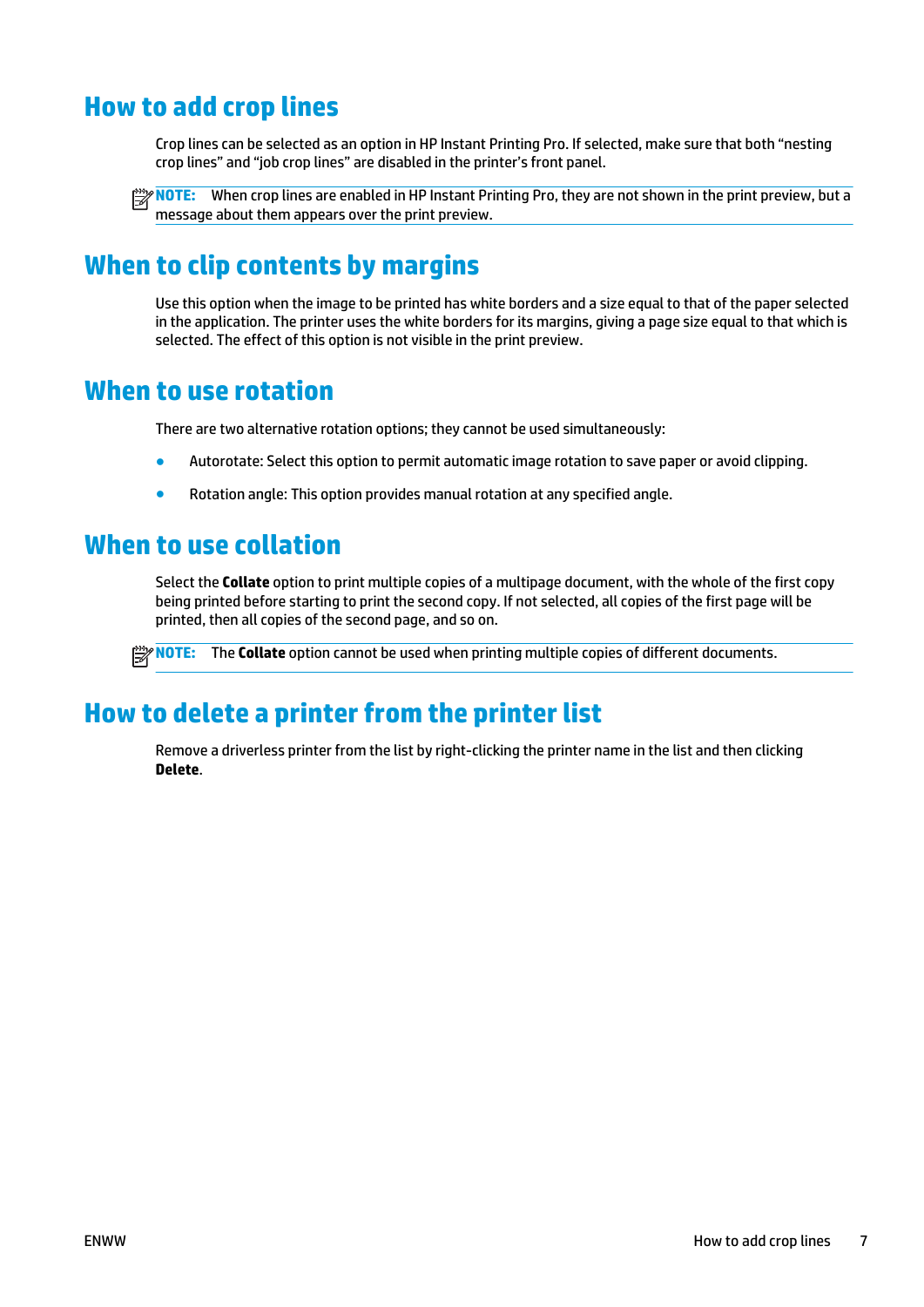<span id="page-11-0"></span>

### **How to delete a file from the file list**

Remove a file from the file list by right-clicking the filename in the list and then clicking **Delete**.

| <b>HP Instant Printing Pro</b><br><b>Print</b><br>Printer: HP Designjet Z5200 PostScript on 16.23.115.70 -<br>one of the prints is wider than the roll selected | Help<br><b>Quick sets</b><br>$\bullet$ + -<br><b>Factory Defaults</b><br><b>General Print Settings</b><br>Paper<br>Roll, 24 in, Super Heavyweight Co -<br>a<br>Fit to<br>$+$<br>$\bullet$                                   |
|-----------------------------------------------------------------------------------------------------------------------------------------------------------------|-----------------------------------------------------------------------------------------------------------------------------------------------------------------------------------------------------------------------------|
|                                                                                                                                                                 |                                                                                                                                                                                                                             |
|                                                                                                                                                                 |                                                                                                                                                                                                                             |
|                                                                                                                                                                 |                                                                                                                                                                                                                             |
|                                                                                                                                                                 |                                                                                                                                                                                                                             |
|                                                                                                                                                                 |                                                                                                                                                                                                                             |
| Print preview not available                                                                                                                                     | $\ln$ $\sim$<br>x<br>$1\frac{1}{2}$<br>Copies<br><b>Print Quality   Normal</b><br>۰<br>Print in Grayscale<br><b>Printable Area Settings</b><br><b>Advanced Settings</b><br><b>Preferences</b><br><b>Printer Information</b> |
|                                                                                                                                                                 | Print<br><b>Close</b>                                                                                                                                                                                                       |
|                                                                                                                                                                 | C 2013 Hewlett-Packard Development Company, LP                                                                                                                                                                              |

#### **How to refresh roll information**

If the roll loaded in the printer has been changed, press the **button for HP Instant Printing Pro to find it**.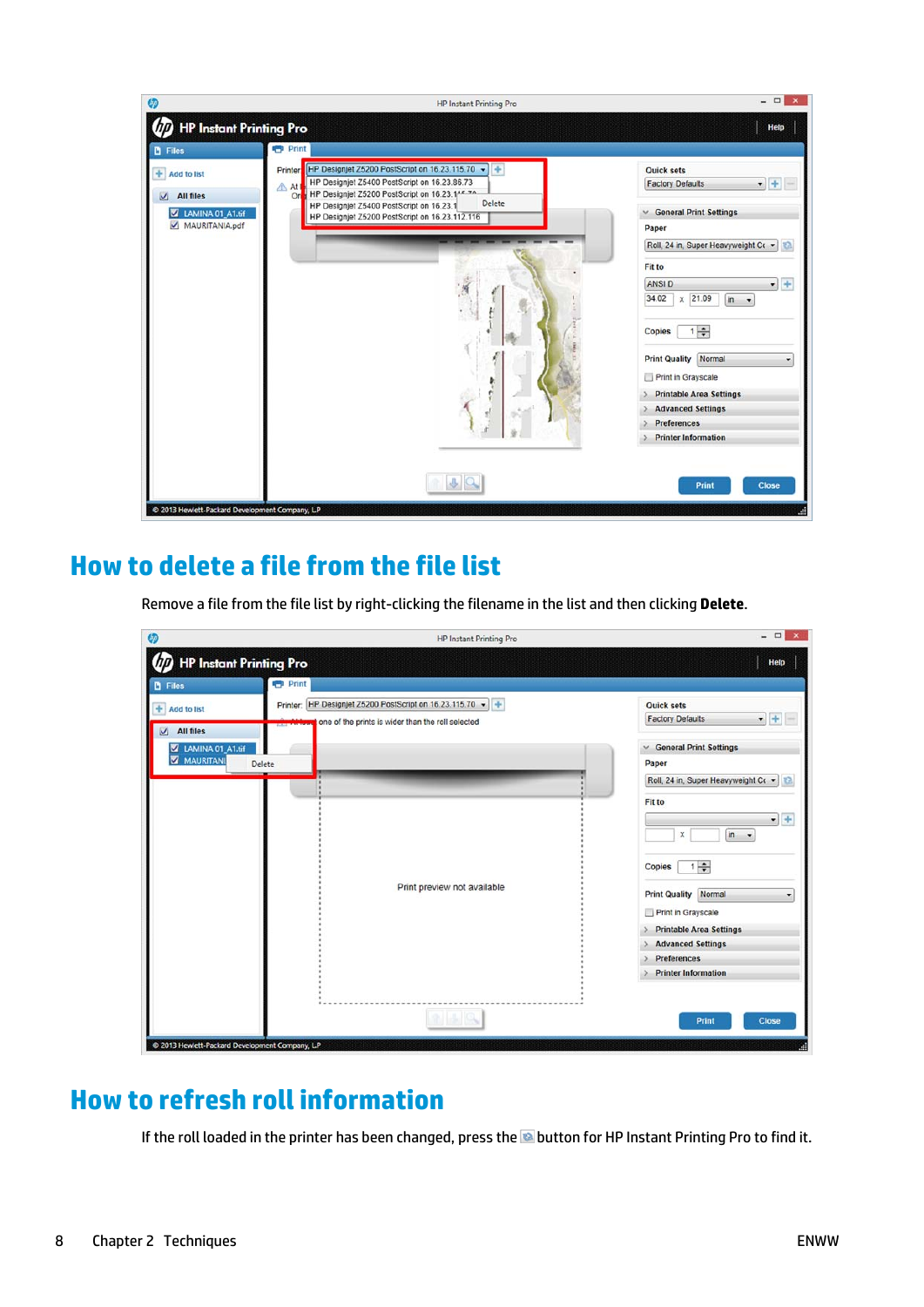<span id="page-12-0"></span>

## **How to handle multiple rolls**

HP Instant Printing Pro supports printers that may have more than one roll of paper loaded, such as the HP Designjet Z5400 Printer Series.

When more than one roll is loaded, and all rolls are of the same paper type, an extra option appears in the list of papers: **Use printer policy** means that the printer can decide on which roll the files will be printed. To decide, the printer uses the current printer policy as defined in its front panel. Load a set of files, select them all, and choose **Use printer policy** as the target roll. When the files are printed, the printer will print all jobs on the appropriate roll depending on its policy. For instance, if the policy is **Minimize waste**, it prints each job on the narrowest roll that is wide enough for the job.